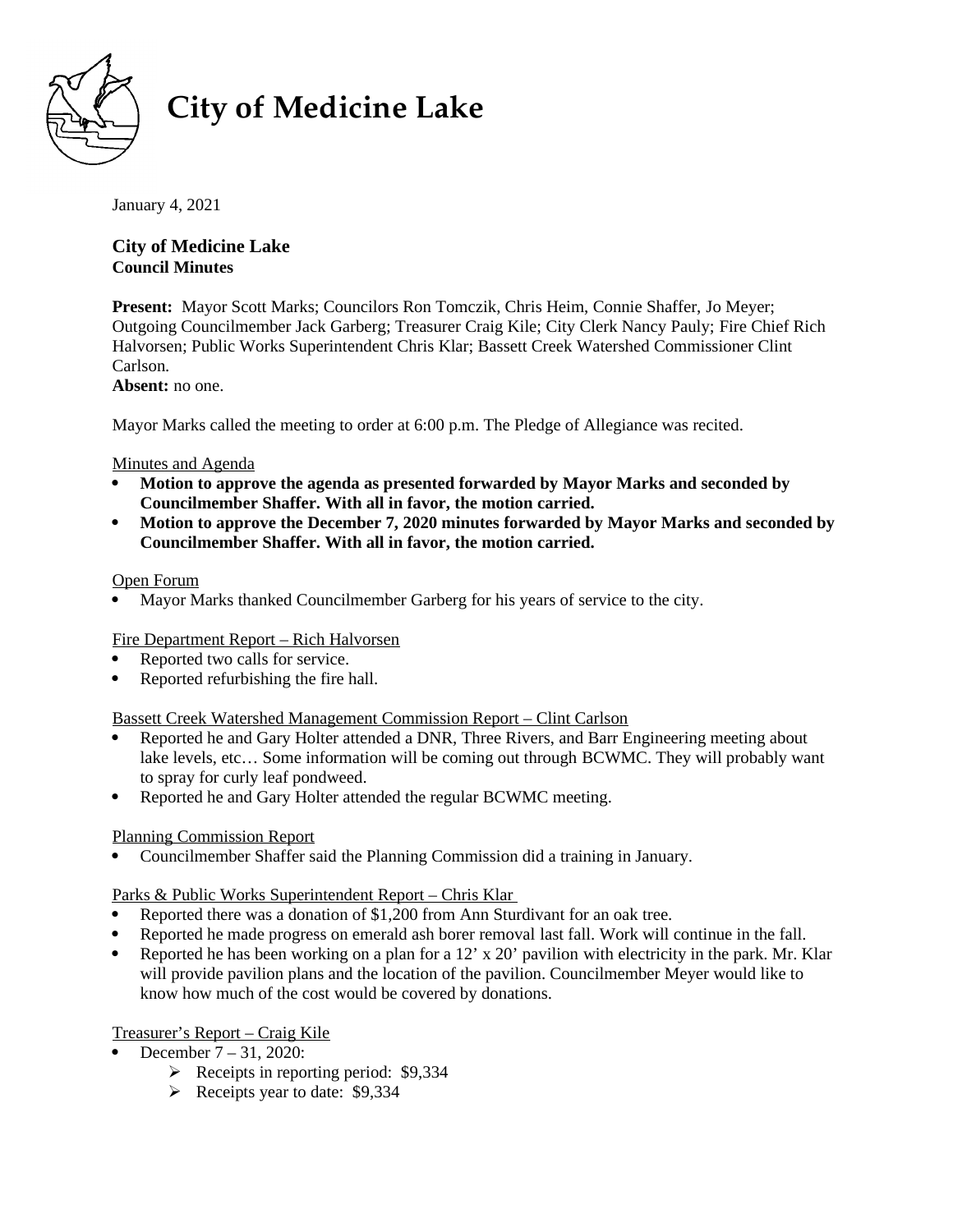- $\triangleright$  Disbursements in reporting period: \$57,409
- $\triangleright$  Disbursements year to date: \$57,409
- **Motion to approve the summary spending, receipts and cash balances through January 31, 2021 forwarded by Councilmember Shaffer and seconded by Councilmember Heim. With all in favor, the motion carried.**

## Officer Reports:

Councilmember Meyer

• Reported nothing to report.

## Councilmember Tomczik

 Reported people are walking in the center of the road at night. People should walk against traffic. Mayor Marks will put something in his Laker report.

## Councilmember Heim

 Presented a draft capital improvement plan. Project scope was reviewed. No dollar amounts were presented because analysis is still in process.

## Councilmember Shaffer

- Reported she has been working with webmaster Eric Schmid and Nancy Pauly to enable functionality so that council documents can be posted to the website in advance of the meeting.
- Reported she is working on how to get the Zoom recordings of the council meeting posted on the website.
- Reported the most recent stimulus funding has no money for cities.
- Reported there is a storage issue in the city office. Cabinets are not accessible because stacked chairs are in the way.

## Mayor Marks

- Reported he cleaned out old documents and duplicate copies from the city hall office.
- Reported council duties will be reviewed next month.

## New Business

- **Motion to approve 2021 City designations as presented forwarded by Mayor Marks and seconded by Councilmember Shaffer. With all in favor, the motion carried.**
- **Motion to approve Ordinance 131 an ordinance adopting a schedule for the collection of land use related fees for 2021 forwarded by Councilmember Shaffer and seconded by Mayor Marks. With all in favor, the motion carried.**
- **Motion to approve Resolution 21-01 authorizing publication of Ordinance No. 131 by title and summary forwarded by Councilmember Shaffer and seconded by Councilmember Tomcizk. With all in favor, the motion carried.**
- **Motion to approve Resolution 21-02 a resolution appointing Clint Carlson as commissioner to the Bassett Creek Watershed Management Commission and appointing Gary Holter as board alternate forwarded by Councilmember Shaffer and seconded by Mayor Marks. With all in favor, the motion carried.**
- **Motion to approve Resolution 21-03 a resolution authorizing renewing of assessing services agreement with Hennepin County forwarded by Councilmember Shaffer and seconded by Councilmember Tomczik. With all in favor, the motion carried.**
- **Motion to approve Resolution 21-04 a resolution authorizing amendment to residential recycling grant agreement with Hennepin County Recycling forwarded by Councilmember Shaffer and seconded by Councilmember Tomczik. With all in favor, the motion carried.**